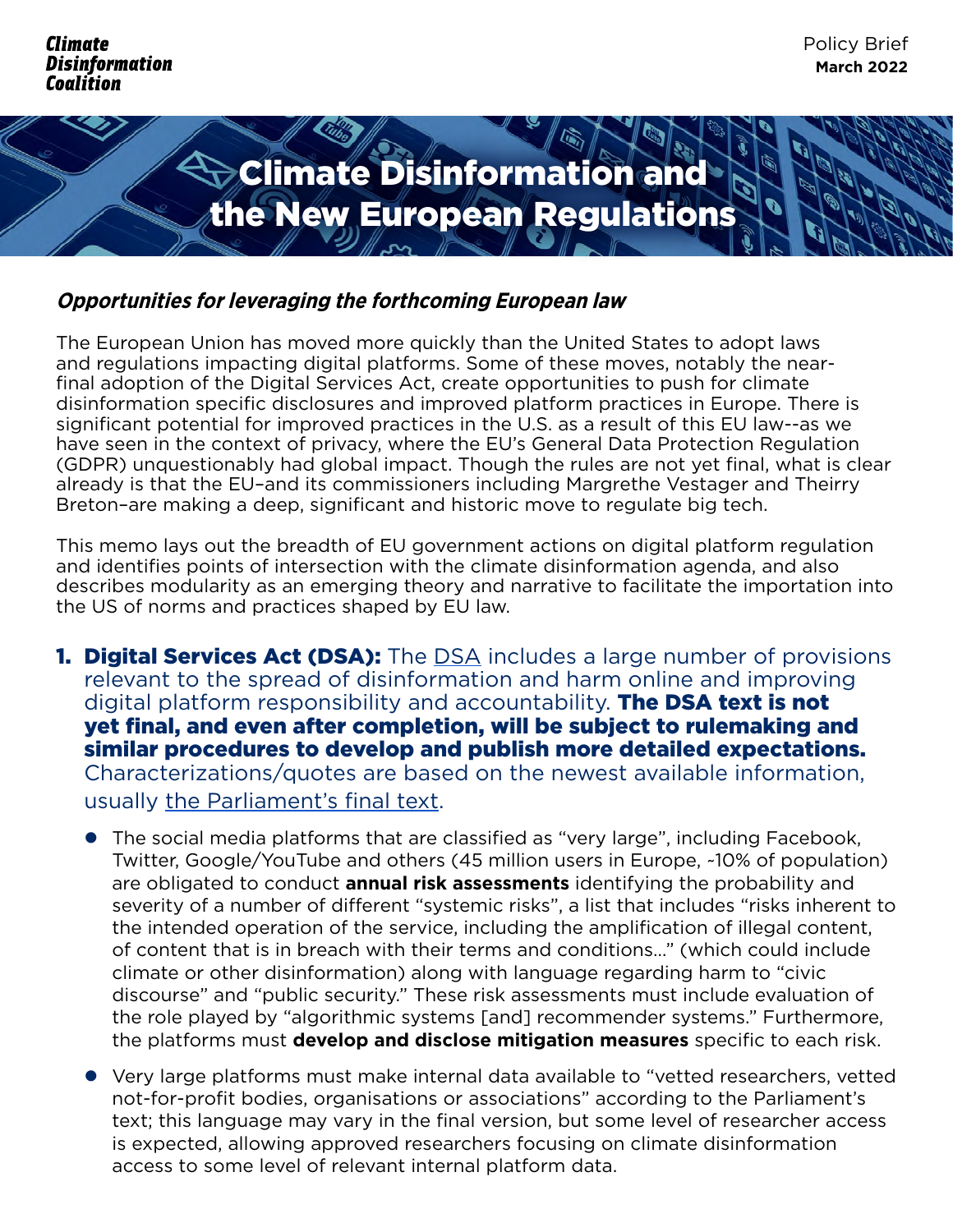- Platforms have three categories of **transparency/disclosure obligations** with respect to content moderation practices: up-front obligations to disclose moderation practices as part of Terms of Service; moment-in-time notifications to users of moderation actions, including mechanisms to appeal; and periodic transparency reports. While the DSA does not specify disinformation or other causes of moderation, nevertheless, platforms can specify and offer transparency specific to climate disinformation as a cause of action within the DSA's disclosure obligations.
- **The final DSA agreement includes a crisis mechanism** which may, in the final DSA text, include some language specific to disinformation, inspired by the Ukraine/Russia war and Russian efforts at manipulation. Notably, Twitter has released a specific crisis [misinformation policy](https://blog.twitter.com/en_us/topics/company/2022/introducing-our-crisis-misinformation-policy). Depending on the final language, the DSA's crisis mechanism could inspire other companies to follow Twitter's example. These policies would then be useful in certain circumstances to raise the profile of climate disinformationgenerating events such as natural disasters, power outages or climate negotiations. In these circumstances, the potential for practical impact might be very high.
- A number of provisions concerning ad and content targeting were discussed through DSA negotiations, and final language includes prohibitions on the use of "dark patterns" (manipulative user interface designs that steer users to certain actions, such as opting into unnecessary tracking) as well as on the use of information concerning minors in targeting. This last language mirrors provisions within the GDPR. Collectively, the ad targeting and user interface language is unlikely to be useful with regards to climate disinformation.

# 2. Data Act

- The Data Act is a European Commission proposed law (not yet approved by Parliament or Council) with two principal components with potential nexus to climate disinformation. First and most importantly, the law includes provisions for public sector (aka government) agencies to request private data from companies in circumstances of "exceptional data need." Examples of such "exceptional" circumstances include public health emergencies. Although the language is unclear, this obligation appears to apply to all "data holders" under the law; there appears some chance that subsequent EU legislative processes will narrow the scope of this obligation to only certain types of services and data.
- In the broadest interpretation, it would seem scientists and advocates, and the Paris accord and IPCC process itself could argue that the climate crisis is an exceptional source of need, and that a European government agency is entitled under the Data Act to seek data regarding the recommendation of climate disinformation by platforms.
- Second, the law sets out to facilitate mandatory data access provisions in other laws, notably the General Data Protection Regulation. For example, the GDPR includes mandatory data portability, but the nature of the obligation has made it hard to exercise in practice; the Data Act sets additional expectations around the GDPR's data access rights, including data portability as well as the rights of users to request data about themselves from service providers.
- While this second provision could facilitate some amount of research on climate information under certain circumstances, it is somewhat limited in that it is oriented toward individual user-related data access, not the level of collective data gathering that typically powers systemic research activity.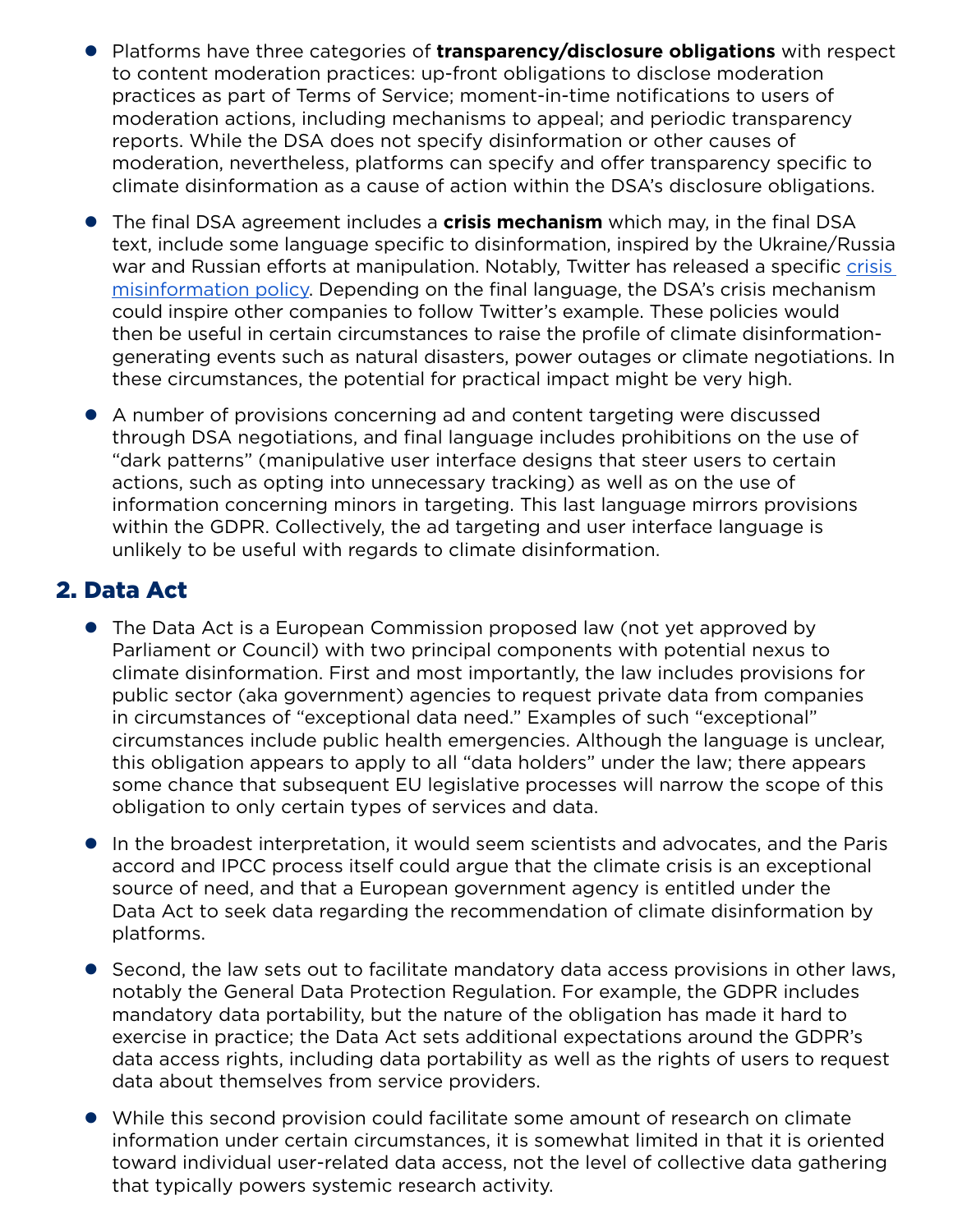# 3. Democracy Action Plan

- The Commission's [Democracy Action Plan](https://ec.europa.eu/info/strategy/priorities-2019-2024/new-push-european-democracy/european-democracy-action-plan_en) is not a regulatory framework in itself, but rather a collection of efforts to improve elections and media freedom and combat disinformation. The plan's disinformation work is centered on the [Code of Practice](https://ec.europa.eu/info/strategy/priorities-2019-2024/new-push-european-democracy/european-democracy-action-plan/strengthening-eu-code-practice-disinformation_en)  [on Disinformation](https://ec.europa.eu/info/strategy/priorities-2019-2024/new-push-european-democracy/european-democracy-action-plan/strengthening-eu-code-practice-disinformation_en), a coregulatory exercise initiated in 2018 meant to drive improved transparency, access, and mitigation provisions by social media companies in how they respond to the spread of disinformation.
- In 2021, the Commission launched a new process to strengthen the Code of Practice [on Disinformation](https://digital-strategy.ec.europa.eu/en/library/guidance-strengthening-code-practice-disinformation), and added [26 new signatories](https://digital-strategy.ec.europa.eu/en/news/disinformation-commission-welcomes-new-prospective-signatories-code-practice-and-recommendations) in November. A decision [was](https://digital-strategy.ec.europa.eu/en/news/revision-code-practice-strengthened-code-expected-march-2022)  [expected in March 2022,](https://digital-strategy.ec.europa.eu/en/news/revision-code-practice-strengthened-code-expected-march-2022) but is not yet available.
- **•** If the process ultimately results in regulations or further changes to social media policies and practices, it could produce further improvements, but its prospects are currently unclear.

# 4. Digital Markets Act (DMA)

- **•** The [Digital Markets Act](https://www.consilium.europa.eu/media/56086/st08722-xx22.pdf) defines a new class of "gatekeepers"--large companies that operate in one of eight "Core Platform Services" (CPS) sectors, and sets out new competition-related obligations designed to prevent gatekeepers from abusing their market position to harm competing businesses. The CPS sectors include social media companies, search engines, and others that distribute content online at scale, including climate disinformation content.
- Most of the obligations relate specifically to competition-related behavior, such as combining data across services, setting different pricing and access conditions, bundling, and self-preferencing practices. These are unlikely to be useful ways to reduce the spread of climate disinformation, though its regulatory scrutiny carries the possibility of high fines which can increase responsibility and responsiveness from social media and search companies in general.

### 5. Data Governance Act

- The [Data Governance Act,](https://www.europarl.europa.eu/news/en/headlines/priorities/artificial-intelligence-in-the-eu/20220331STO26411/data-governance-why-is-the-eu-data-sharing-law-important) adopted by the EU Parliament in April 2022, is principally intended to promote European development of artificial intelligence. In practice, it functions to make government data available for private sector use by setting up trustworthy marketplaces and organizers of data--think of a digital library system for data generated by EU government agencies, complete with inter-library loan equivalents and different kinds of organizational and sorting mechanisms. The legislation proposes the creation of European "data spaces" on specific topics, and one of the named topics is "environment".
- While the act will not be useful directly to drive changes in behavior by platform companies to combat climate-related disinformation, environmental data collected by European government agencies and made available could prove useful for climate researchers and advocates developing counter-narratives and underlying evidence.